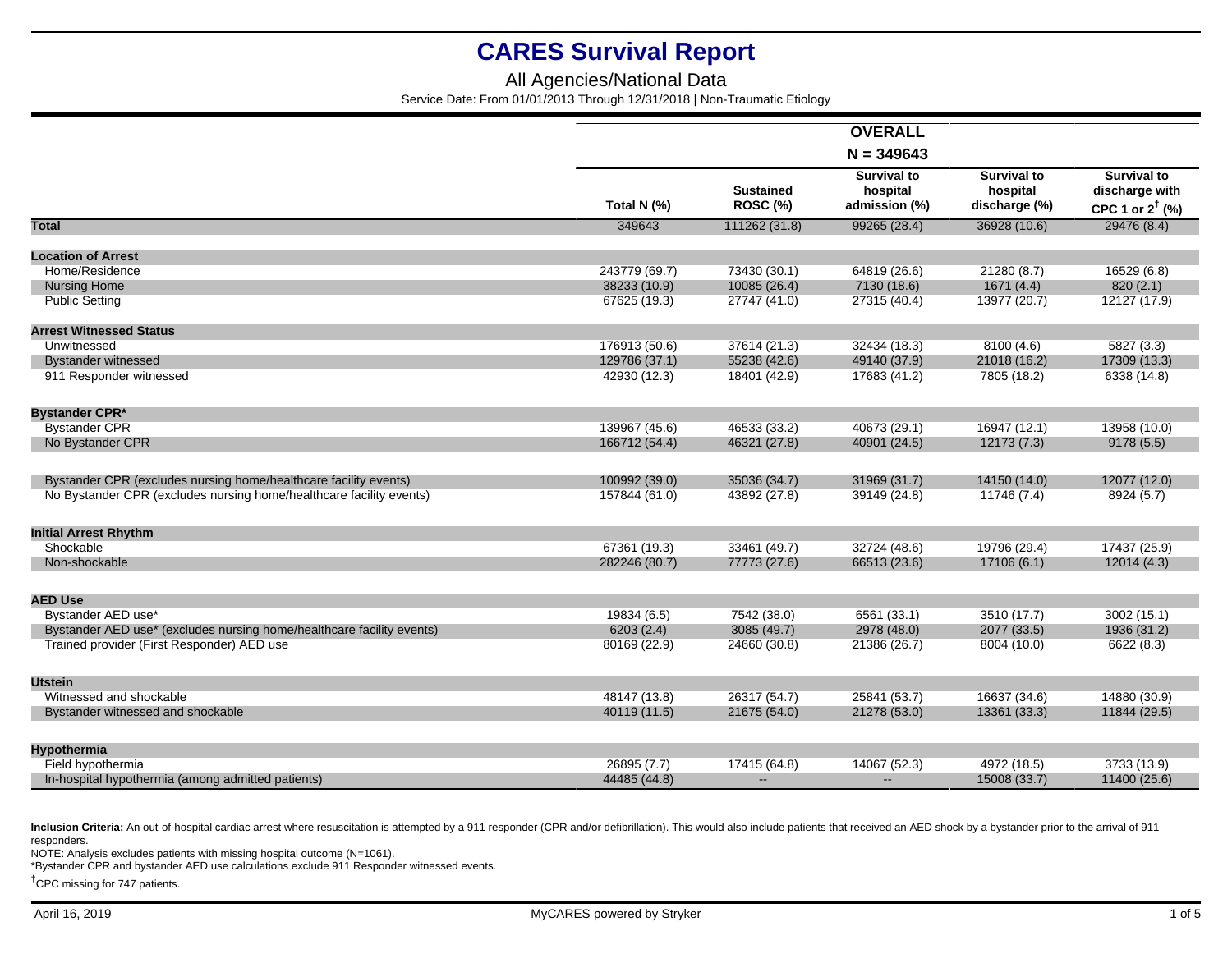### All Agencies/National Data

Service Date: From 01/01/2013 Through 12/31/2018 | Non-Traumatic Etiology

|                                                                       | Age = $\leq$ 1 years<br>$N = 5658$ |                                     |                                                 |                                                 |                                                                    |
|-----------------------------------------------------------------------|------------------------------------|-------------------------------------|-------------------------------------------------|-------------------------------------------------|--------------------------------------------------------------------|
|                                                                       |                                    |                                     |                                                 |                                                 |                                                                    |
|                                                                       | Total N (%)                        | <b>Sustained</b><br><b>ROSC (%)</b> | <b>Survival to</b><br>hospital<br>admission (%) | <b>Survival to</b><br>hospital<br>discharge (%) | <b>Survival to</b><br>discharge with<br>CPC 1 or $2^{\dagger}$ (%) |
| <b>Total</b>                                                          | 5658                               | 726 (12.8)                          | 1044 (18.5)                                     | 344(6.1)                                        | 264(4.7)                                                           |
| <b>Location of Arrest</b>                                             |                                    |                                     |                                                 |                                                 |                                                                    |
| Home/Residence                                                        | 5141 (90.9)                        | 621 (12.1)                          |                                                 | 292(5.7)                                        | 223(4.3)                                                           |
| <b>Nursing Home</b>                                                   | 15(0.3)                            | 1(6.7)                              | 911(17.7)<br>1(6.7)                             | 0(0.0)                                          | 0(0.0)                                                             |
| <b>Public Setting</b>                                                 |                                    | 104(20.8)                           | 132 (26.3)                                      | 52 (10.4)                                       | 41(8.2)                                                            |
|                                                                       | 501(8.9)                           |                                     |                                                 |                                                 |                                                                    |
| <b>Arrest Witnessed Status</b>                                        |                                    |                                     |                                                 |                                                 |                                                                    |
| Unwitnessed                                                           | 4542 (80.3)                        | 377(8.3)                            | 617 (13.6)                                      | 134(3.0)                                        | 91(2.0)                                                            |
| <b>Bystander witnessed</b>                                            | 943 (16.7)                         | 286 (30.3)                          | 353 (37.4)                                      | 171(18.1)                                       | 143 (15.2)                                                         |
| 911 Responder witnessed                                               | 173(3.1)                           | 63 (36.4)                           | 74 (42.8)                                       | 39 (22.5)                                       | 30(17.3)                                                           |
| <b>Bystander CPR*</b>                                                 |                                    |                                     |                                                 |                                                 |                                                                    |
| <b>Bystander CPR</b>                                                  | 2599 (47.4)                        | 370 (14.2)                          | 509 (19.6)                                      | 183(7.0)                                        | 144(5.5)                                                           |
| No Bystander CPR                                                      | 2885 (52.6)                        | 293 (10.2)                          | 461 (16.0)                                      | 122(4.2)                                        | 90(3.1)                                                            |
|                                                                       |                                    |                                     |                                                 |                                                 |                                                                    |
| Bystander CPR (excludes nursing home/healthcare facility events)      | 2532 (46.9)                        | 346 (13.7)                          | 488 (19.3)                                      | 174(6.9)                                        | 138(5.5)                                                           |
| No Bystander CPR (excludes nursing home/healthcare facility events)   | 2863 (53.1)                        | 289 (10.1)                          | 454 (15.9)                                      | 120(4.2)                                        | 89(3.1)                                                            |
| <b>Initial Arrest Rhythm</b>                                          |                                    |                                     |                                                 |                                                 |                                                                    |
| Shockable                                                             | 182(3.2)                           | 55(30.2)                            | 62(34.1)                                        | 41(22.5)                                        | 37(20.3)                                                           |
| Non-shockable                                                         | 5475 (96.8)                        | 670 (12.2)                          | 981 (17.9)                                      | 302(5.5)                                        | 226(4.1)                                                           |
|                                                                       |                                    |                                     |                                                 |                                                 |                                                                    |
| <b>AED Use</b>                                                        |                                    |                                     |                                                 |                                                 |                                                                    |
| Bystander AED use*                                                    | 27(0.5)                            | 9(33.3)                             | 8(29.6)                                         | 4(14.8)                                         | 2(7.4)                                                             |
| Bystander AED use* (excludes nursing home/healthcare facility events) | 15(0.3)                            | 6(40.0)                             | 5(33.3)                                         | 2(13.3)                                         | 2(13.3)                                                            |
| Trained provider (First Responder) AED use                            | 718(12.7)                          | 88 (12.3)                           | 126(17.5)                                       | 32(4.5)                                         | 25(3.5)                                                            |
| <b>Utstein</b>                                                        |                                    |                                     |                                                 |                                                 |                                                                    |
| Witnessed and shockable                                               | 98(1.7)                            | 43 (43.9)                           | 47 (48.0)                                       | 34 (34.7)                                       | 31(31.6)                                                           |
| Bystander witnessed and shockable                                     | 84 (1.5)                           | 37(44.0)                            | 40 (47.6)                                       | 28(33.3)                                        | 25(29.8)                                                           |
|                                                                       |                                    |                                     |                                                 |                                                 |                                                                    |
| Hypothermia                                                           |                                    |                                     |                                                 |                                                 |                                                                    |
| Field hypothermia                                                     | 83(1.5)                            | 24 (28.9)                           | 21(25.3)                                        | 5(6.0)                                          | 4(4.8)                                                             |
| In-hospital hypothermia (among admitted patients)                     | 175 (16.8)                         | $\overline{\phantom{a}}$            |                                                 | 47 (26.9)                                       | 34(19.4)                                                           |

Inclusion Criteria: An out-of-hospital cardiac arrest where resuscitation is attempted by a 911 responder (CPR and/or defibrillation). This would also include patients that received an AED shock by a bystander prior to the responders.

NOTE: Analysis excludes patients with missing hospital outcome (N=39).

\*Bystander CPR and bystander AED use calculations exclude 911 Responder witnessed events.

†CPC missing for 5 patients.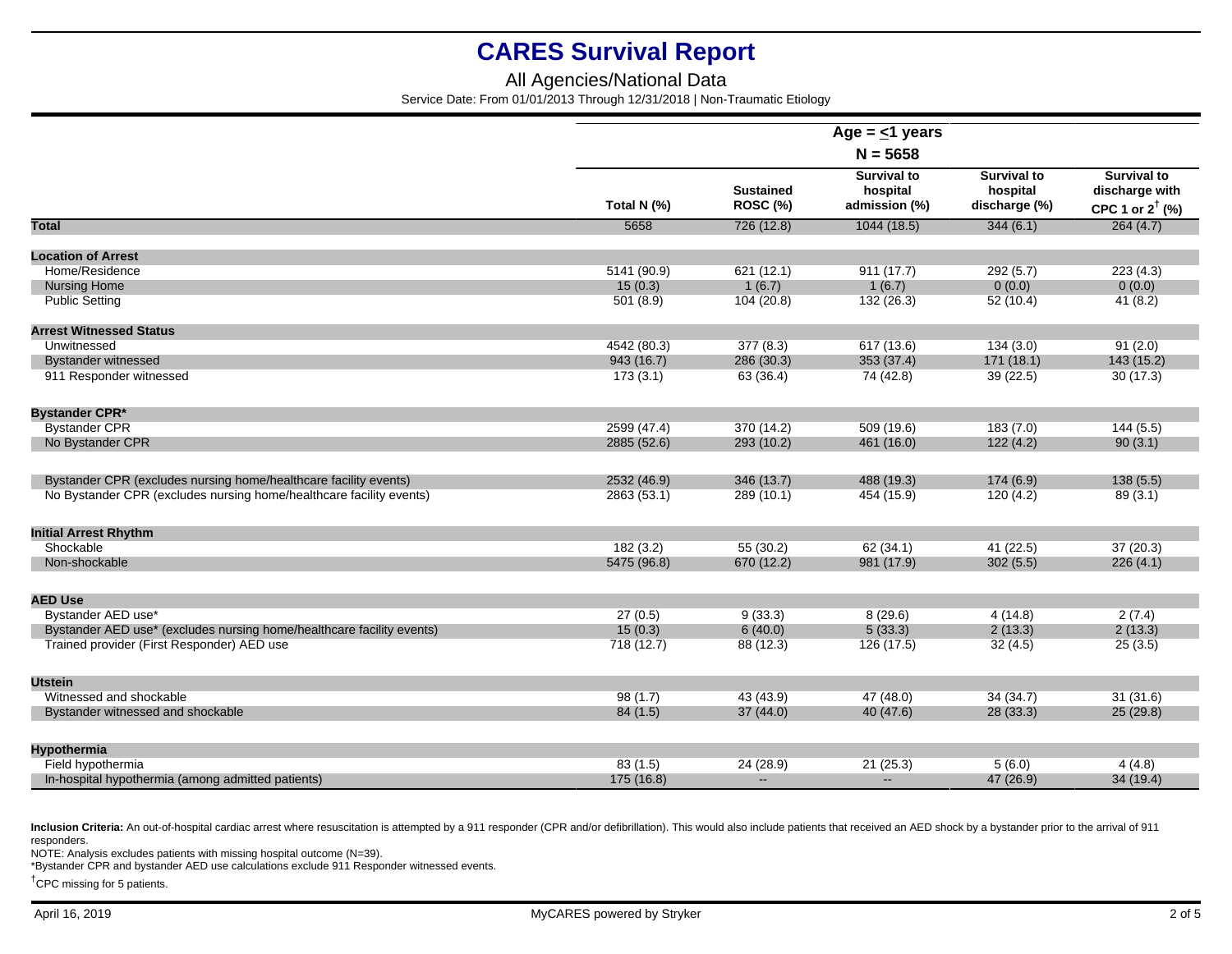### All Agencies/National Data

Service Date: From 01/01/2013 Through 12/31/2018 | Non-Traumatic Etiology

|                                                                       | Age = $>1$ - 12 years<br>$N = 2320$ |                              |                                                 |                                                 |                                                                    |
|-----------------------------------------------------------------------|-------------------------------------|------------------------------|-------------------------------------------------|-------------------------------------------------|--------------------------------------------------------------------|
|                                                                       |                                     |                              |                                                 |                                                 |                                                                    |
|                                                                       | Total N (%)                         | <b>Sustained</b><br>ROSC (%) | <b>Survival to</b><br>hospital<br>admission (%) | <b>Survival to</b><br>hospital<br>discharge (%) | <b>Survival to</b><br>discharge with<br>CPC 1 or $2^{\dagger}$ (%) |
| <b>Total</b>                                                          | 2320                                | 637(27.5)                    | 834 (35.9)                                      | 375(16.2)                                       | 292(12.6)                                                          |
| <b>Location of Arrest</b>                                             |                                     |                              |                                                 |                                                 |                                                                    |
| Home/Residence                                                        | 1837 (79.2)                         | 438 (23.8)                   | 586 (31.9)                                      | 222(12.1)                                       | 153(8.3)                                                           |
| <b>Nursing Home</b>                                                   | 5(0.2)                              | 1(20.0)                      | 1(20.0)                                         | 0(0.0)                                          | 0(0.0)                                                             |
| <b>Public Setting</b>                                                 | 478 (20.6)                          | 198 (41.4)                   | 247 (51.7)                                      | 153 (32.0)                                      | 139 (29.1)                                                         |
| <b>Arrest Witnessed Status</b>                                        |                                     |                              |                                                 |                                                 |                                                                    |
| Unwitnessed                                                           | 1401 (60.4)                         | 262 (18.7)                   | 375 (26.8)                                      | 127(9.1)                                        | 96(6.9)                                                            |
| <b>Bystander witnessed</b>                                            | 745 (32.1)                          | 319(42.8)                    | 379 (50.9)                                      | 211 (28.3)                                      | 168 (22.6)                                                         |
| 911 Responder witnessed                                               | 174(7.5)                            | 56 (32.2)                    | 80(46.0)                                        | 37(21.3)                                        | 28(16.1)                                                           |
|                                                                       |                                     |                              |                                                 |                                                 |                                                                    |
| <b>Bystander CPR*</b>                                                 |                                     |                              |                                                 |                                                 |                                                                    |
| <b>Bystander CPR</b>                                                  | 1110(51.7)                          | 337 (30.4)                   | 455 (41.0)                                      | 234(21.1)                                       | 189 (17.0)                                                         |
| No Bystander CPR                                                      | 1036 (48.3)                         | 208(20.1)                    | 299 (28.9)                                      | 104(10.0)                                       | 75(7.2)                                                            |
| Bystander CPR (excludes nursing home/healthcare facility events)      | 1073(51.1)                          | 361 (33.6)                   | 440 (41.0)                                      | 225(21.0)                                       | 183(17.1)                                                          |
| No Bystander CPR (excludes nursing home/healthcare facility events)   | 1028 (48.9)                         | 206 (20.0)                   | 295 (28.7)                                      | 103(10.0)                                       | 74(7.2)                                                            |
|                                                                       |                                     |                              |                                                 |                                                 |                                                                    |
| <b>Initial Arrest Rhythm</b>                                          |                                     |                              |                                                 |                                                 |                                                                    |
| Shockable                                                             | 173(7.5)                            | 91(52.6)                     | 100(57.8)                                       | 80(46.2)                                        | 73(42.2)                                                           |
| Non-shockable                                                         | 2147 (92.5)                         | 546 (25.4)                   | 734 (34.2)                                      | 295 (13.7)                                      | 219(10.2)                                                          |
|                                                                       |                                     |                              |                                                 |                                                 |                                                                    |
| <b>AED Use</b>                                                        |                                     |                              |                                                 |                                                 |                                                                    |
| Bystander AED use*                                                    | 61(2.8)                             | 28(45.9)                     | 35(57.4)                                        | 26(42.6)                                        | 23(37.7)                                                           |
| Bystander AED use* (excludes nursing home/healthcare facility events) | 49(2.3)                             | 30(61.2)                     | 30(61.2)                                        | 23(46.9)                                        | 21(42.9)                                                           |
| Trained provider (First Responder) AED use                            | 480 (20.7)                          | 133(27.7)                    | 167 (34.8)                                      | 49 (10.2)                                       | 39(8.1)                                                            |
| <b>Utstein</b>                                                        |                                     |                              |                                                 |                                                 |                                                                    |
| Witnessed and shockable                                               | 119(5.1)                            | 72(60.5)                     | 78 (65.5)                                       | 66 (55.5)                                       | 60(50.4)                                                           |
| Bystander witnessed and shockable                                     | 102(4.4)                            | 68 (66.7)                    | 73 (71.6)                                       | 63(61.8)                                        | 57 (55.9)                                                          |
|                                                                       |                                     |                              |                                                 |                                                 |                                                                    |
| Hypothermia                                                           |                                     |                              |                                                 |                                                 |                                                                    |
| Field hypothermia                                                     | 63(2.7)                             | 36(57.1)                     | 35(55.6)                                        | 9(14.3)                                         | 5(7.9)                                                             |
| In-hospital hypothermia (among admitted patients)                     | 157 (18.8)                          | $\sim$                       | $\sim$                                          | 58 (36.9)                                       | 42(26.8)                                                           |

Inclusion Criteria: An out-of-hospital cardiac arrest where resuscitation is attempted by a 911 responder (CPR and/or defibrillation). This would also include patients that received an AED shock by a bystander prior to the responders.

NOTE: Analysis excludes patients with missing hospital outcome (N=27).

\*Bystander CPR and bystander AED use calculations exclude 911 Responder witnessed events.

†CPC missing for 12 patients.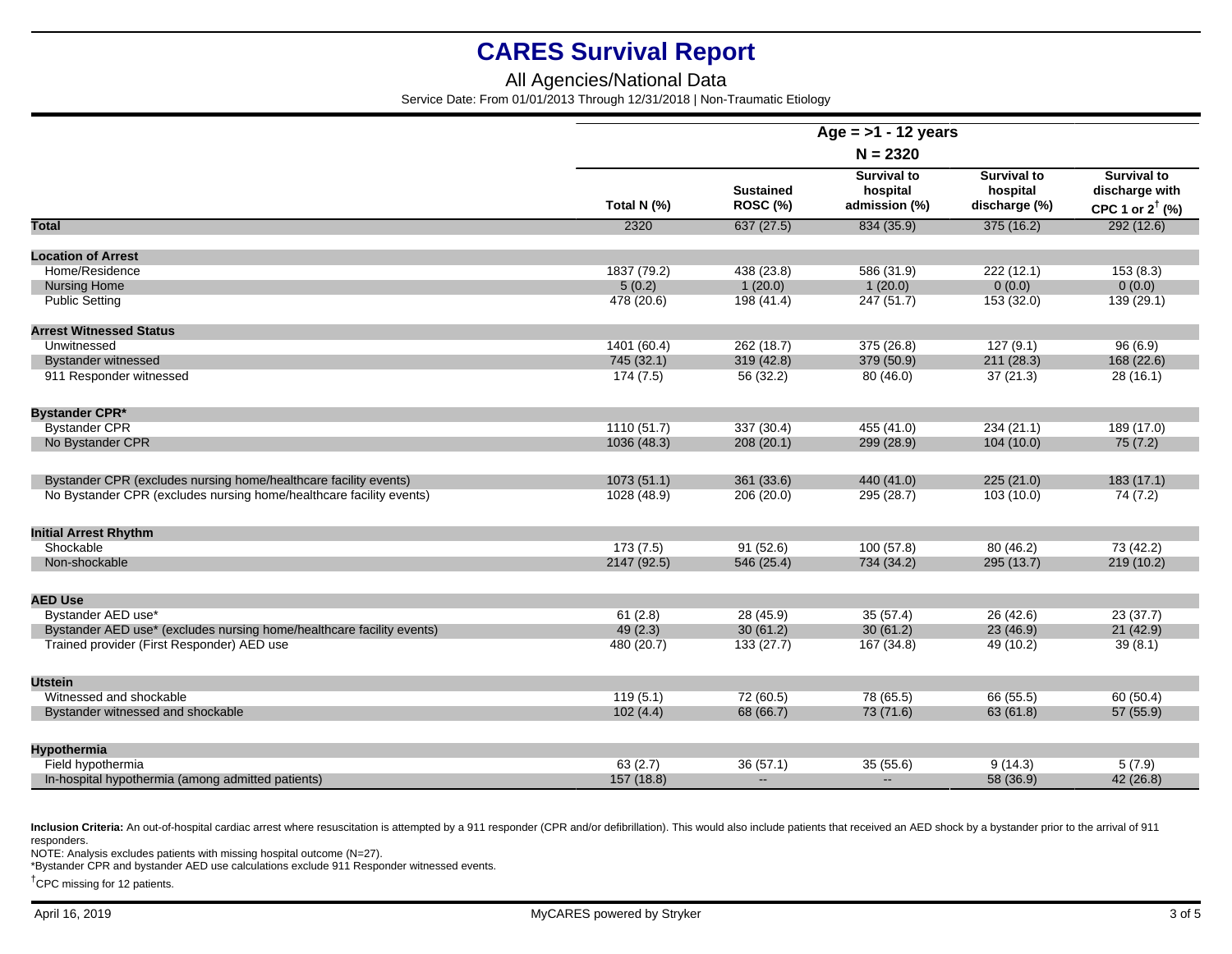### All Agencies/National Data

Service Date: From 01/01/2013 Through 12/31/2018 | Non-Traumatic Etiology

|                                                                       | Age = $13 - 18$ years<br>$N = 1736$ |                              |                                                 |                                                 |                                                                    |
|-----------------------------------------------------------------------|-------------------------------------|------------------------------|-------------------------------------------------|-------------------------------------------------|--------------------------------------------------------------------|
|                                                                       |                                     |                              |                                                 |                                                 |                                                                    |
|                                                                       | Total N (%)                         | <b>Sustained</b><br>ROSC (%) | <b>Survival to</b><br>hospital<br>admission (%) | <b>Survival to</b><br>hospital<br>discharge (%) | <b>Survival to</b><br>discharge with<br>CPC 1 or $2^{\dagger}$ (%) |
| Total                                                                 | 1736                                | 689 (39.7)                   | 742(42.7)                                       | 366(21.1)                                       | 314(18.1)                                                          |
| <b>Location of Arrest</b>                                             |                                     |                              |                                                 |                                                 |                                                                    |
| Home/Residence                                                        | 1256 (72.4)                         | 428 (34.1)                   | 451 (35.9)                                      | 171 (13.6)                                      | 133 (10.6)                                                         |
| <b>Nursing Home</b>                                                   | 8(0.5)                              | 5(62.5)                      | 6(75.0)                                         | 3(37.5)                                         | 1(12.5)                                                            |
| <b>Public Setting</b>                                                 | 472 (27.2)                          | 256 (54.2)                   | 285 (60.4)                                      | 192 (40.7)                                      | 180 (38.1)                                                         |
| <b>Arrest Witnessed Status</b>                                        |                                     |                              |                                                 |                                                 |                                                                    |
| Unwitnessed                                                           | 980 (56.5)                          | 259 (26.4)                   | 283 (28.9)                                      | 81(8.3)                                         | 63(6.4)                                                            |
| <b>Bystander witnessed</b>                                            | 615 (35.4)                          | 362 (58.9)                   | 372 (60.5)                                      | 242 (39.3)                                      | 220 (35.8)                                                         |
| 911 Responder witnessed                                               | 141(8.1)                            | 68 (48.2)                    | 87(61.7)                                        | 43(30.5)                                        | 31(22.0)                                                           |
| <b>Bystander CPR*</b>                                                 |                                     |                              |                                                 |                                                 |                                                                    |
| <b>Bystander CPR</b>                                                  | 813 (51.0)                          | 364 (44.8)                   | 386 (47.5)                                      | 217(26.7)                                       | 193 (23.7)                                                         |
| No Bystander CPR                                                      | 782 (49.0)                          | 257 (32.9)                   | 269 (34.4)                                      | 106 (13.6)                                      | 90(11.5)                                                           |
| Bystander CPR (excludes nursing home/healthcare facility events)      | 797 (50.7)                          | 358 (44.9)                   | 377 (47.3)                                      | 213(26.7)                                       | 190 (23.8)                                                         |
| No Bystander CPR (excludes nursing home/healthcare facility events)   | 774 (49.3)                          | 252 (32.6)                   | 264 (34.1)                                      | 103(13.3)                                       | 87 (11.2)                                                          |
| <b>Initial Arrest Rhythm</b>                                          |                                     |                              |                                                 |                                                 |                                                                    |
| Shockable                                                             | 388 (22.4)                          | 249 (64.2)                   | 270 (69.6)                                      | 213 (54.9)                                      | 198 (51.0)                                                         |
| Non-shockable                                                         | 1347 (77.6)                         | 439 (32.6)                   | 471 (35.0)                                      | 152(11.3)                                       | 115(8.5)                                                           |
| <b>AED Use</b>                                                        |                                     |                              |                                                 |                                                 |                                                                    |
| Bystander AED use*                                                    | 91(5.7)                             | 64 (70.3)                    | 72 (79.1)                                       | 54 (59.3)                                       | 51(56.0)                                                           |
| Bystander AED use* (excludes nursing home/healthcare facility events) | 80(5.1)                             | 60 (75.0)                    | 64 (80.0)                                       | 50(62.5)                                        | 48 (60.0)                                                          |
| Trained provider (First Responder) AED use                            | 456 (26.3)                          | 185 (40.6)                   | 192 (42.1)                                      | 94(20.6)                                        | 82 (18.0)                                                          |
| <b>Utstein</b>                                                        |                                     |                              |                                                 |                                                 |                                                                    |
| Witnessed and shockable                                               | 303(17.5)                           | 215 (71.0)                   | 229 (75.6)                                      | 190 (62.7)                                      | 180 (59.4)                                                         |
| Bystander witnessed and shockable                                     | 274 (15.8)                          | 197 (71.9)                   | 208 (75.9)                                      | 175 (63.9)                                      | 165 (60.2)                                                         |
| Hypothermia                                                           |                                     |                              |                                                 |                                                 |                                                                    |
| Field hypothermia                                                     | 119(6.9)                            | 77 (64.7)                    | 72 (60.5)                                       | 33(27.7)                                        | 29(24.4)                                                           |
| In-hospital hypothermia (among admitted patients)                     | 257 (34.6)                          | $\overline{a}$               |                                                 | 127 (49.4)                                      | 110(42.8)                                                          |

Inclusion Criteria: An out-of-hospital cardiac arrest where resuscitation is attempted by a 911 responder (CPR and/or defibrillation). This would also include patients that received an AED shock by a bystander prior to the responders.

NOTE: Analysis excludes patients with missing hospital outcome (N=16).

\*Bystander CPR and bystander AED use calculations exclude 911 Responder witnessed events.

†CPC missing for 8 patients.